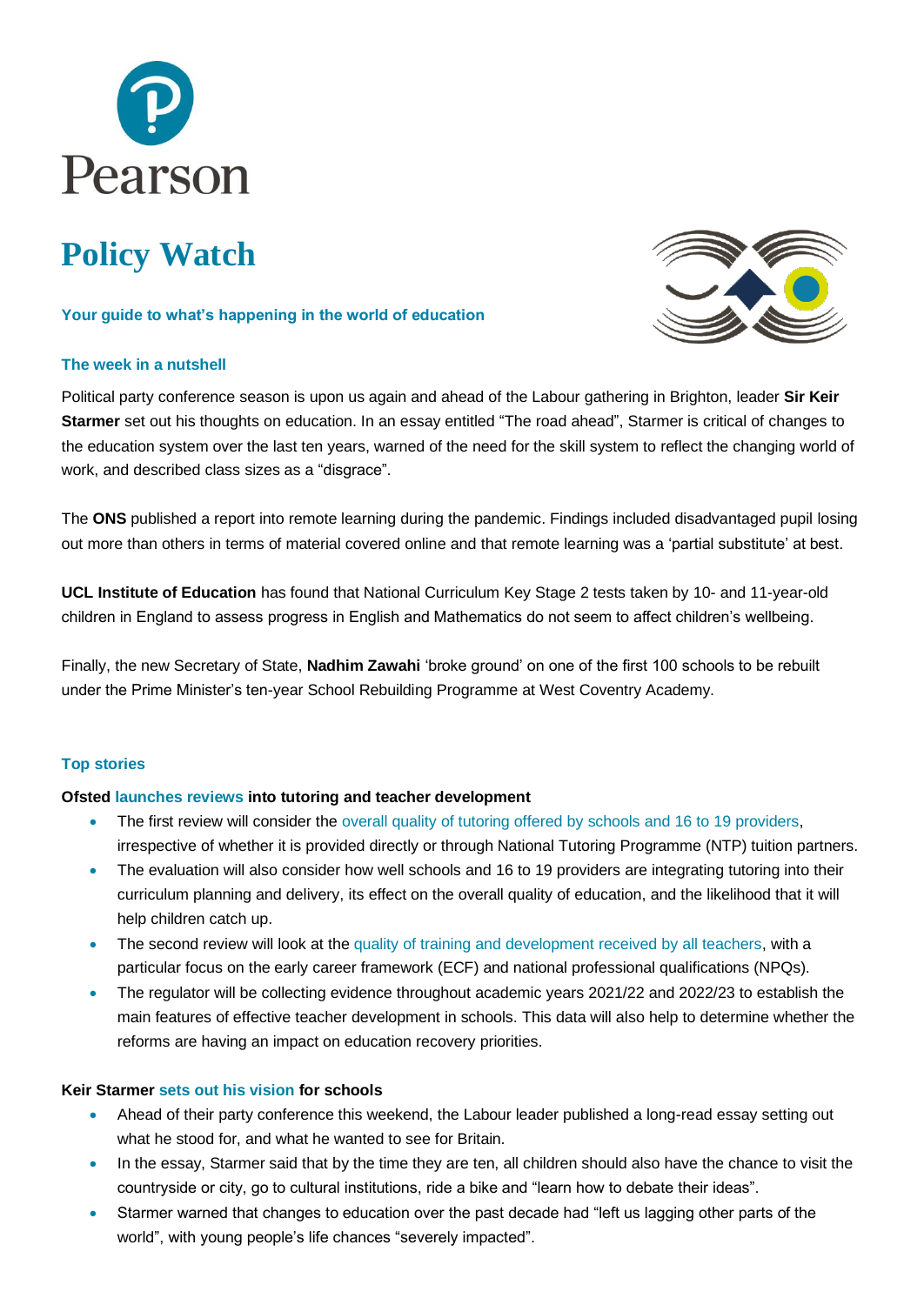- He said the education system should be "working with employers" to make education and training "ready for a world of work that will look very different". That "cannot mean a narrow focus on university", he warned.
- Starmer also warned that one of the "key drivers" of people choosing to send their children to independent schools was the smaller class sizes. He said it was a "disgrace that secondary school class sizes are now at their highest for 20 years".
- He also said he wanted to make vocational routes "far more exciting, accessible and rewarding options designing a system for those young people that is just as ambitious as they are".

# **ONS [publishes analysis of remote learning](https://www.ons.gov.uk/peoplepopulationandcommunity/educationandchildcare/articles/remoteschoolingthroughthecoronaviruscovid19pandemicengland/april2020tojune2021) over the coronavirus pandemic period**

- Remote learning was, at best, a partial substitute for in-class teaching during the pandemic, as pupils covered substantially less material when working from home than their peers in the classroom.
- The difference between the materials covered by remote and in-class pupils was larger for primary schools than for secondary schools.
- The proportion of instruction dependent on parents was much higher for primary schools than for secondary schools, and much higher for pupils in Key Stage 1 than pupils in Key Stage 2.
- The difference between remote and in-class learning was particularly acute at schools with a higher proportion of pupils eligible for free school meals.
- Teachers at schools with lower proportions of pupils eligible for FSM also reported pupils' learning being less dependent on parental instruction than teachers at schools with a higher proportion of FSM pupils.
- Teachers reported a larger reduction in materials covered by remote learners relative to in-school learners for arts, including design and technology than for other subjects.
- Data show little evidence of large differences in materials covered or dependence on parental instruction in different English regions.

# **IFS publishes reports on the tuition fee system, and graduate earning and georaphical mobility**

- The [first of the two reports,](https://ifs.org.uk/publications/15623) funded by the Department for Education, finds that it would be "essentially impossible" for the Treasury to save money on university tuition fees in England without hurting graduates on average earnings in favour of their wealthy peers.
- Researchers at the IFS [have constructed a calculator,](https://ifs.org.uk/publications/15626) in partnership with the Nuffield Foundation, showing the options and costs available to the Treasury, ahead of the response to Augar and the Spending Review.
- Former prime minister Tony Blair said more students from disadvantaged backgrounds would be [encouraged to attend university](https://www.thetimes.co.uk/article/tony-blair-cut-university-tuition-fees-for-the-poorest-students-5j50gwzvr) by restoring maintenance grants in place of loans.
- The [second report,](https://ifs.org.uk/publications/15621) in partnership with DfE, finds that higher education enables graduates to move to places with better career prospects, but that this also leads to 'brain drain' from the North and coastal areas.

# **[UCL Institute of Education](https://nam02.safelinks.protection.outlook.com/?url=https%3A%2F%2Fwww.ucl.ac.uk%2Fioe%2Fnews%2F2021%2Fsep%2Fnational-primary-school-tests-have-little-effect-childrens-happiness-and-wellbeing&data=04%7C01%7Cdaniel.pedley%40pearson.com%7C0beaf90c47274748cde308d97f61d5aa%7C8cc434d797d047d3b5c514fe0e33e34b%7C0%7C0%7C637680880557109223%7CUnknown%7CTWFpbGZsb3d8eyJWIjoiMC4wLjAwMDAiLCJQIjoiV2luMzIiLCJBTiI6Ik1haWwiLCJXVCI6Mn0%3D%7C3000&sdata=Tg%2FOSUVvRz%2BzLpUdel4wWlqX%2BezisL7fofmRL23uxOw%3D&reserved=0) find National Curriculum Key Stage 2 tests taken by 10- and 11-year-old children in England to assess progress in English and Mathematics do not seem to affect children's wellbeing**.

• Children were asked a series of questions on how they felt about themselves and their lives in the lead up to and weeks following the Key Stage 2 tests. For example, **24% of school children in England said they felt unhappy about their schoolwork** prior to the tests and this figure was 28% for children in the rest of the UK. This figure did not significantly increase or decrease in the weeks prior to and after testing.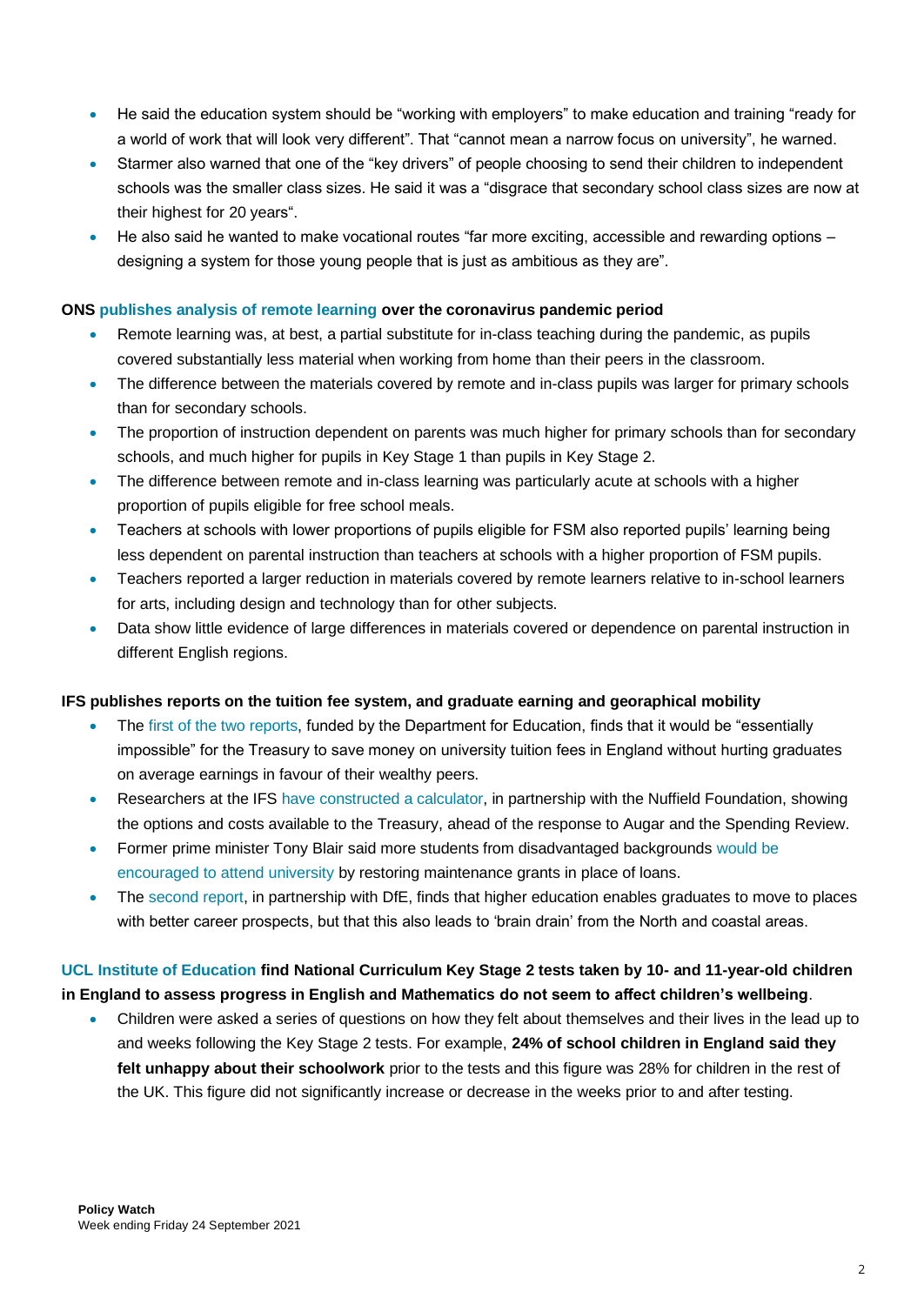# **Pearson news**

**[Edexcel newsletter](https://www.pearson.com/uk/educators/schools/subject-area/extended-curriculum-and-btec/teacher-form.html)** Join our Pearson Edexcel newsletter to keep up with the latest developments in your subject. Plus, we'll let you know about our support for teachers too. **[Sign up here](https://www.pearson.com/uk/educators/schools/subject-area/extended-curriculum-and-btec/teacher-form.html)**

# **Pearson tweet of the week**





# **Other news**

#### **Parliamentary**

- Ministerial [appointments:](https://www.gov.uk/government/news/ministerial-appointments-september-2021) September 2021
- [Department for Education: Major rebuilds begin at schools across England](https://www.gov.uk/government/news/major-rebuilds-begin-at-schools-across-england?utm_medium=email&utm_campaign=govuk-notifications&utm_source=d053a787-e207-42e8-8292-10d1f16ea44a&utm_content=immediately)
- [Education Select Committee: The state of teaching in England's prisons –](https://committees.parliament.uk/committee/203/education-committee/news/157581/education-committee-examines-the-state-of-teaching-in-englands-prisons/) Education Committee to question [Ofsted and teaching providers](https://committees.parliament.uk/committee/203/education-committee/news/157581/education-committee-examines-the-state-of-teaching-in-englands-prisons/)
- [Department for Education: Free glasses to tackle poor eyesight and boost literacy](https://www.gov.uk/government/news/free-glasses-to-tackle-poor-eyesight-and-boost-literacy)
- [Department for Education: Training launched for mental health leads in schools and colleges](https://www.gov.uk/government/news/training-launched-for-mental-health-leads-in-schools-and-colleges)
- [Department for Education: Attendance in education and early years settings during the coronavirus \(COVID-](https://www.gov.uk/government/statistics/attendance-in-education-and-early-years-settings-during-the-coronavirus-covid-19-outbreak-23-march-2020-to-16-september-2021)[19\) outbreak: 23 March 2020 to 16 September 2021](https://www.gov.uk/government/statistics/attendance-in-education-and-early-years-settings-during-the-coronavirus-covid-19-outbreak-23-march-2020-to-16-september-2021)

# **Regulatory and funding bodies**

- [Ofqual: New Chief Regulator at Ofqual](https://www.gov.uk/government/news/new-chief-regulator-at-ofqual)
- [Ofqual: National Reference Test 2022 -](https://www.gov.uk/government/publications/national-reference-test-2022-information-for-schools) information for schools
- [Student Loan Company: Early-in-Year Student Withdrawal Notifications Academic Year 2018/19 to 2020/21](https://www.gov.uk/government/statistics/early-in-year-student-withdrawal-notifications-academic-year-201819-to-202021-up-to-31082021)
- [ESFA Update: 22 September 2021](https://www.gov.uk/government/publications/esfa-update-22-september-2021)

#### **Schools**

- UCL: National primary school tests have little effect on children's [happiness](https://www.ucl.ac.uk/ioe/news/2021/sep/national-primary-school-tests-have-little-effect-childrens-happiness-and-wellbeing) and wellbeing
- ONS: Remote schooling through the coronavirus [\(COVID-19\)](https://www.ons.gov.uk/peoplepopulationandcommunity/educationandchildcare/articles/remoteschoolingthroughthecoronaviruscovid19pandemicengland/april2020tojune2021) pandemic, England: April 2020 to June 2021
- Children's [Commissioner:](https://www.childrenscommissioner.gov.uk/the-big-answer/) The Big Answer
- NAHT comments on the results of Children's [Commissioner's](https://naht.org.uk/News/Latest-comments/Press-room/ArtMID/558/ArticleID/1240/NAHT-comments-on-the-results-of-Children%e2%80%99s-Commissioner%e2%80%99s-Big-Ask-survey) Big Ask survey
- Local Government Association responds to Children [Commissioner's](https://www.local.gov.uk/about/news/lga-responds-children-commissioners-big-ask-survey) Big Ask survey